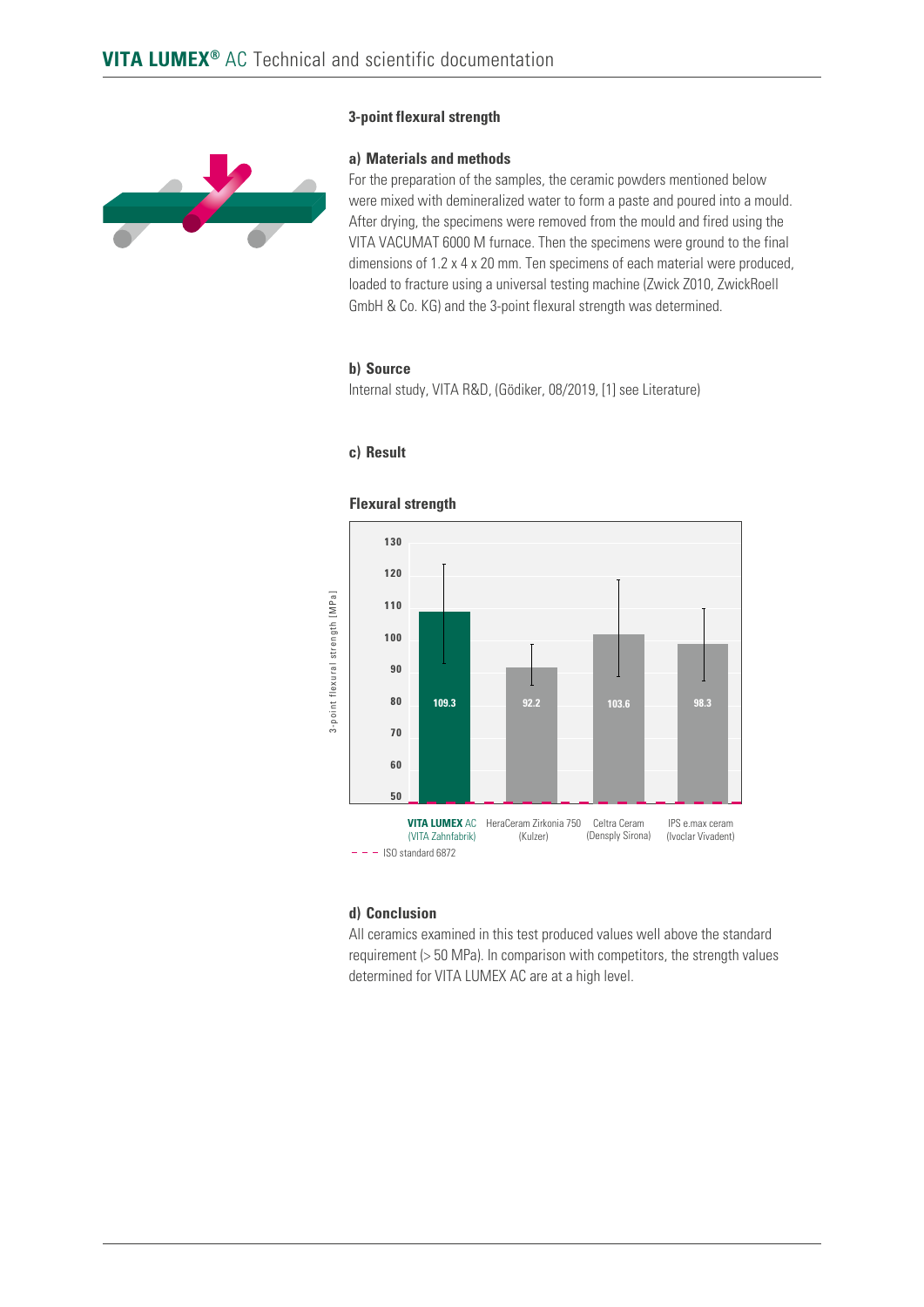

## **Bond quality**

#### **a) Materials and methods**

Bond tests are procedures for assessing the bond quality (i.e., the load capacity of the bond between the veneering and the substructure material). A standard method for examining the bond quality of veneering ceramics on metal and zirconia substructures is the "Schwickerath test" (see DIN EN ISO 9693), which was used in this test setup. The veneering ceramics mentioned below with a layer thickness of 1.1 mm were applied centrally to six zirconia (VITA YZ HT) specimens with dimensions of 25 x 3 x 0.5 mm each. After drying, they were fired with the VITA VACUMAT 6000 M furnace, according to the manufacturer's specifications. The test specimens were then loaded using a universal testing machine (Zwick Z010, ZwickRoell GmbH & Co. KG) until the veneer was separated from the substructure material and the bond strength was determined subsequently.

#### **b) Source**

Internal study, VITA R&D, (Gödiker, 08/2019, [1] see Literature)

## **c) Result**



#### **Bond strength to zirconia** (**VITA YZ** HT)

## **d) Conclusion**

All ceramics examined in this test produced values above the standard requirement (> 20 MPa). The bond strength determined for VITA LUMEX AC is at a high level, compared with competitors.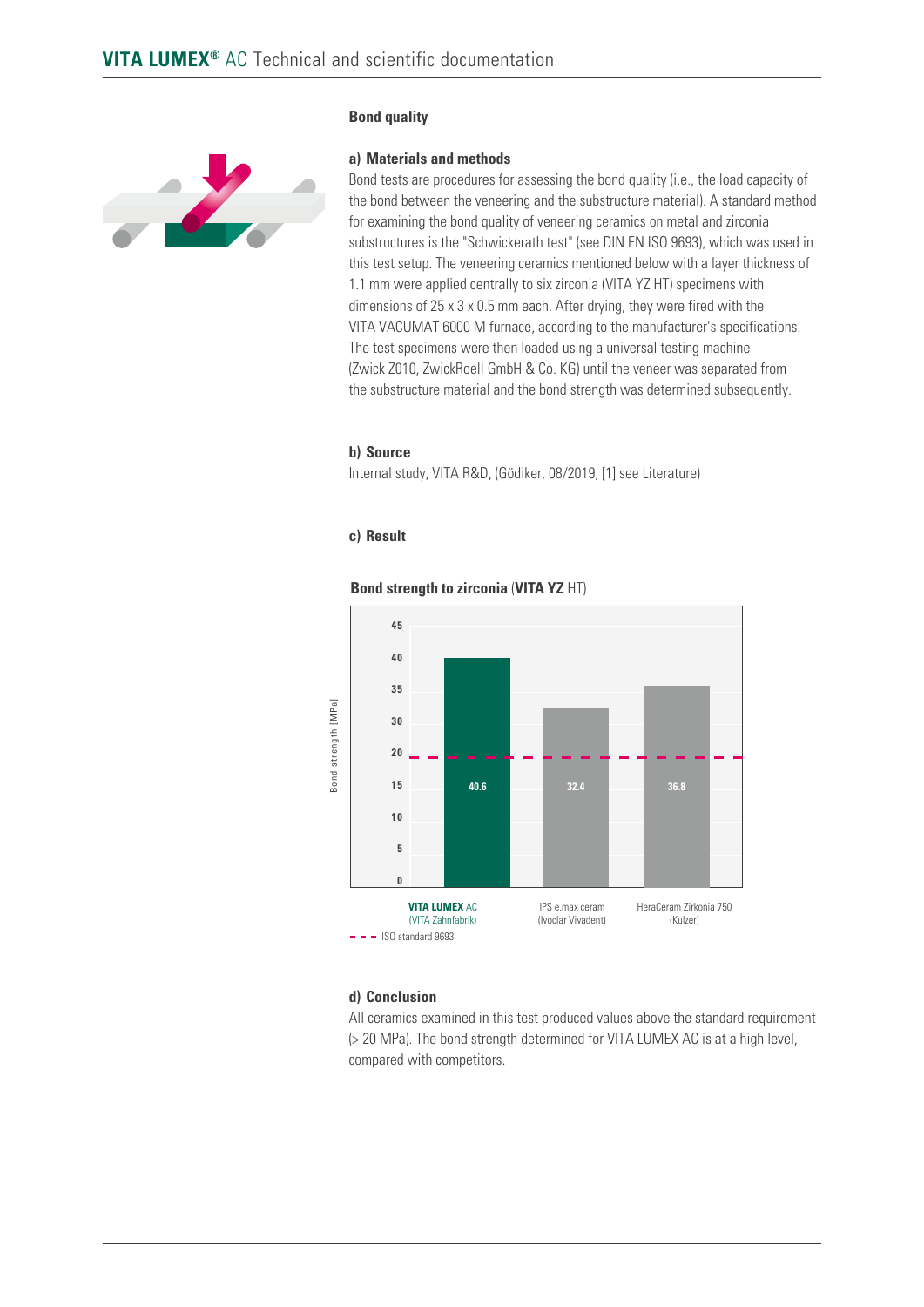# **Dimensional stability after firing**

## **a) Materials and methods**

Four test specimens of each ceramic material were produced by moistening 0.7 g powder with distilled water and forming cylindrical specimens with a punching tool. Afterwards, the specimens were fired in the VITA VACUMAT 6000 M furnace, where one specimen of each ceramic material was fired once, then twice, then three times and four times. The firing temperature corresponds to the manufacturer's specifications for the dentine firing and was reduced by 10 C after each firing. The temperature was reduced after each dentine firing in accordance with the standard processing method for veneering ceramics in the laboratory.

### **b) Source**

Internal study, VITA R&D, (Gödiker, 08/2019, [1] see Literature)



#### **d) Conclusion**

The test shows that it is possible to reliably achieve dimensionally stable firing results with VITA LUMEX AC even after several firings (see photo documentation above fourth firing). In a direct comparison with a competitor's ceramic, the VITA LUMEX AC specimens demonstrate a significantly higher edge stability in the visual comparison after the fourth firing. The high dimensional stability of VITA LUMEX AC results from the material-specific softening behavior. With the firing parameters recommended for VITA LUMEX AC, the softening and the deformation of the material is negligible.